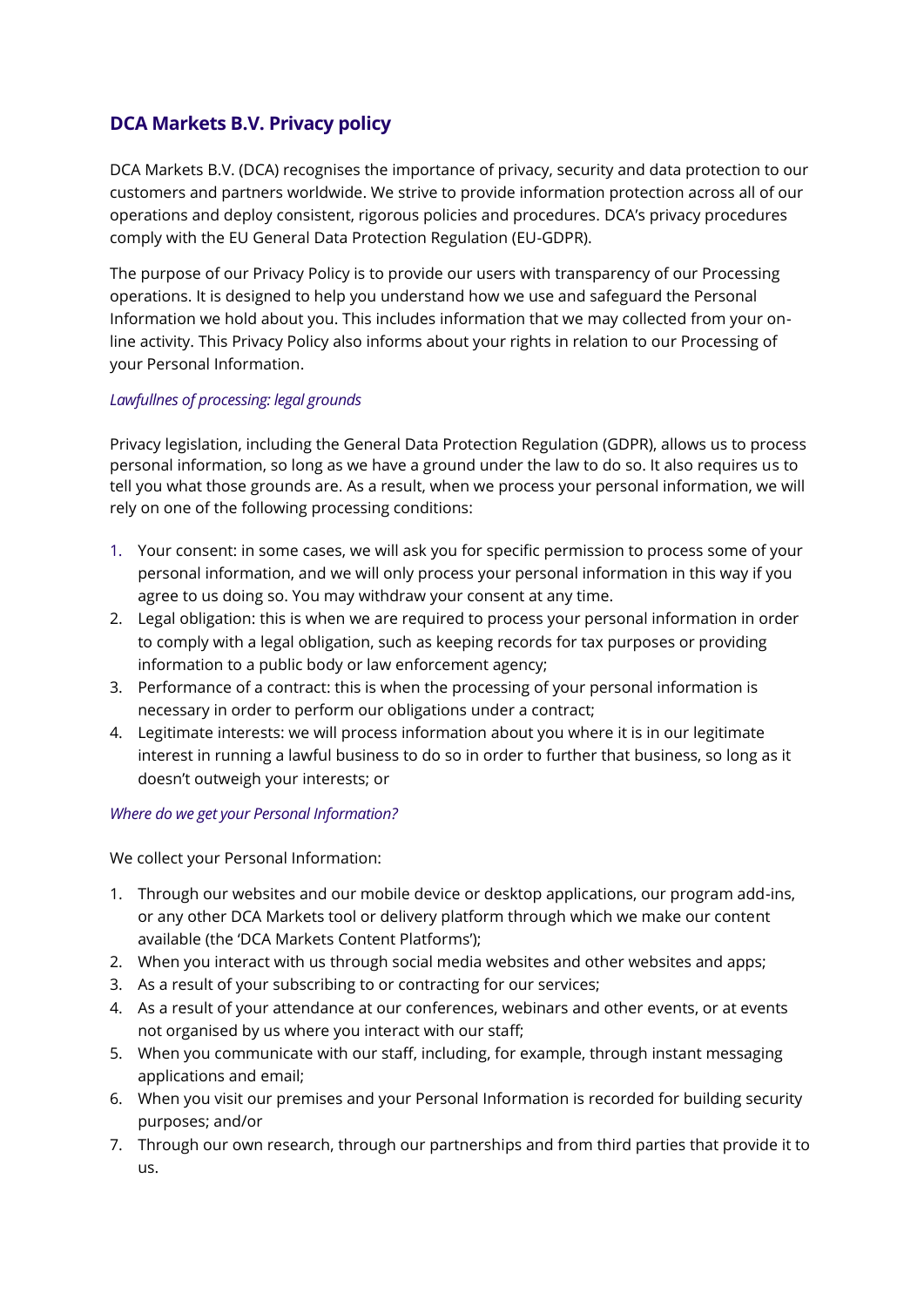# *Types of Personal Information Processed by us*

The categories of Personal Information we may Process are as follows:

- 1. Personal and business contact information, such as name, address, telephone number and email address;
- 2. Business contact data such as your employer's name, your employer's address, your role, your business telephone number and your business email address;
- 3. Financial information, such as your credit/debit card number or other billing information;
- 4. Information necessary for providing services to you, such as user IDs and passwords, product and service preferences and contact preferences;
- 5. Geo-location data such as your IP address or physical location;
- 6. Details of the services you have purchased from us or which you have enquired about, together with any additional information necessary to deliver those services and to respond to your enquiries;
- 7. Any additional information relating to you that you provide to us directly through DCA Content Platforms; and
- 8. Information you provide to us through our customer surveys.

### *Who we share your Personal Information with*

- 1. **Service providers and partners.** We retain service providers and partners to manage or support certain aspects of our business operations on our behalf. This includes members of the same legal group (DCA-Groep). These service providers may be located in the European Economic Area, US or in other locations and may provide services such as service delivery, report personalisation, advertising and marketing activities (including digital and personalised advertising), IT services, email service providers, data hosting, and management or support of our websites. Our service providers are required to safeguard any Personal Information they receive from us and are prohibited from using the Personal Information for any purpose other than to perform the services as instructed by us. We may also share your Personal Information with accountants, auditors, lawyers and other outside professional advisers to DCA, subject to binding contractual obligations of confidentiality. We also take steps to provide adequate protection for any transfers of your Personal Information in accordance with applicable law.
- 2. **Affiliates.** We may for our legitimate interests share your information with other companies under common ownership or control with us who will Process your information in a manner consistent with this Privacy Policy and subject to appropriate safeguards. All such companies are, nevertheless, bound by an intra-group agreement under which they are required to maintain strict organisational and technical measures to protect your Personal Information.
- 3. **Compliance with law and protection of people and property.** We may share your information when we believe in good faith that such sharing is reasonably necessary to investigate, prevent, or take action regarding possible illegal activities or to comply with legal process. We may also share your information in situations involving potential threats to the physical safety of any person, violations of this Privacy Policy, or to respond to the claims of violation of the rights of third parties and/or to protect the rights, property and safety of DCA, our employees, users, or the public. This may involve the sharing of your information with law enforcement, government agencies, courts, and/or other organisations.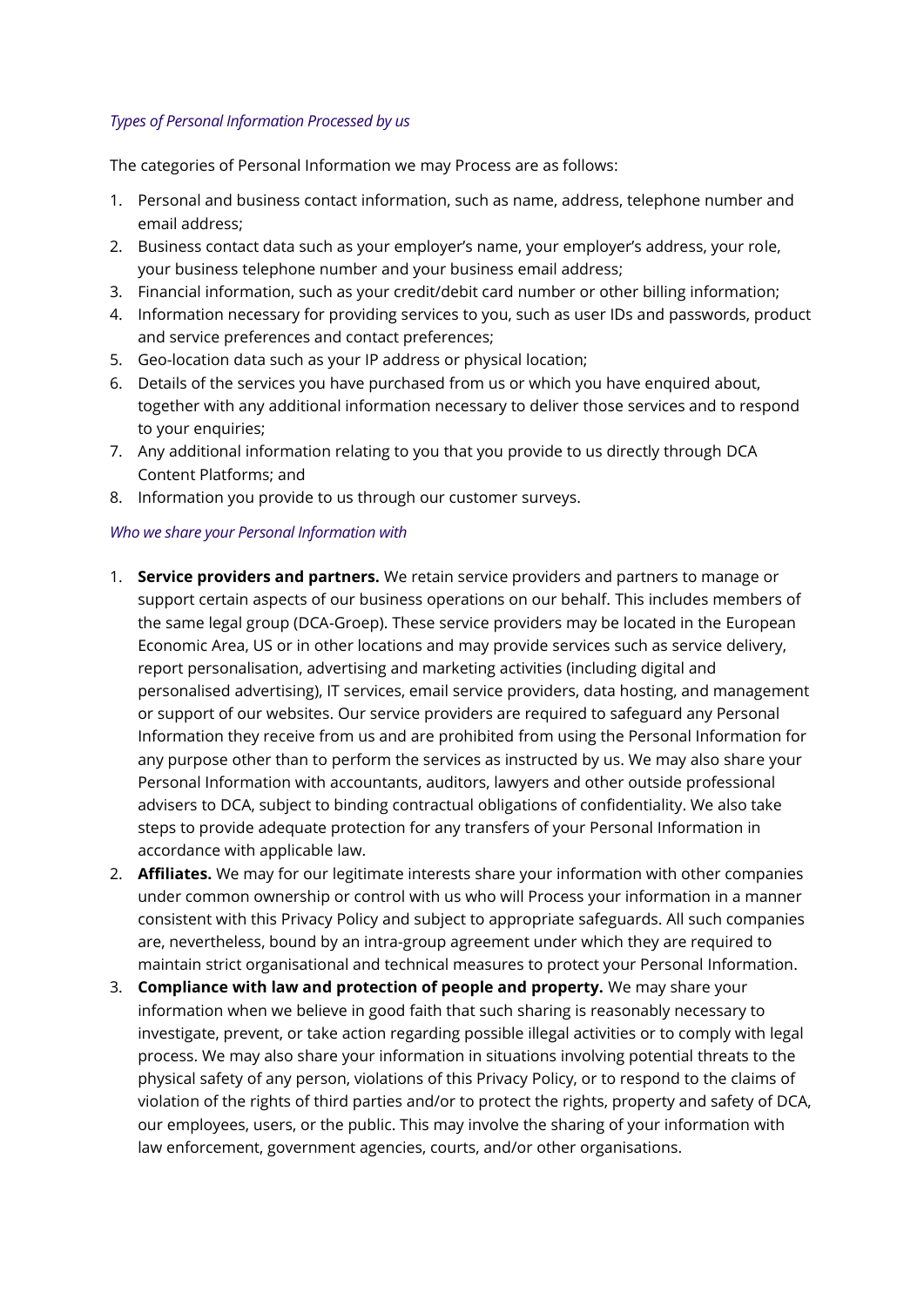4. **Business Transactions**. As we develop our business, we may sell, buy, merge or partner with other companies or businesses, or sell some or all of our assets. In such transactions, user information may be among the transferred assets or the assets disclosed in connection with the due diligence for any such transaction.

### *Data security and integrity*

We have reasonable security policies and procedures in place to protect personal information from unauthorized loss, misuse, alteration, or destruction. Despite our best efforts, however, security cannot be absolutely guaranteed against all threats. To the best of our ability, access to your personal information is limited to those who have a need to know. Those individuals who have access to the data are required to maintain the confidentiality of such information.

We also make reasonable efforts to retain personal information only for so long

- 1. as the information is necessary to comply with an individual's request,
- 2. as necessary to comply with legal, regulatory, internal business or policy requirements, or
- 3. until that person asks that the information be deleted.

The period for which data is retained will depend on the specific nature and circumstances under which the information was collected.

### *What are your data protection rights?*

Our Company would like to make sure you are fully aware of all of your data protection rights. Every user is entitled to the following:

- **1. The right to access** You have the right to request Our Company for copies of your personal data. We may charge you a small fee for this service.
- **2. The right to rectification** You have the right to request that Our Company correct any information you believe is inaccurate. You also have the right to request Our Company to complete the information you believe is incomplete.
- 3. **The right to erasure** You have the right to request that Our Company erase your personal data, under certain conditions.
- 4. **The right to restrict processing** You have the right to request that Our Company restrict the processing of your personal data, under certain conditions.
- 5. **The right to object to processing** You have the right to object to Our Company's processing of your personal data, under certain conditions.
- 6. **The right to data portability** You have the right to request that Our Company transfer the data that we have collected to another organization, or directly to you, under certain conditions.
- 7. **The right to access your Personal Information** You have the right to access your Personal Information that we maintain about you and is held by us in paper records or electronic systems. You can make a request by email or write to the DCA Data Protection Officer at the address shown on the first page of this Privacy Policy.

If you make a request, we have one month to respond to you. If you would like to exercise any of these rights, please contact us. You can find our contact details at the end of this document.

#### *Click behaviour and IP address*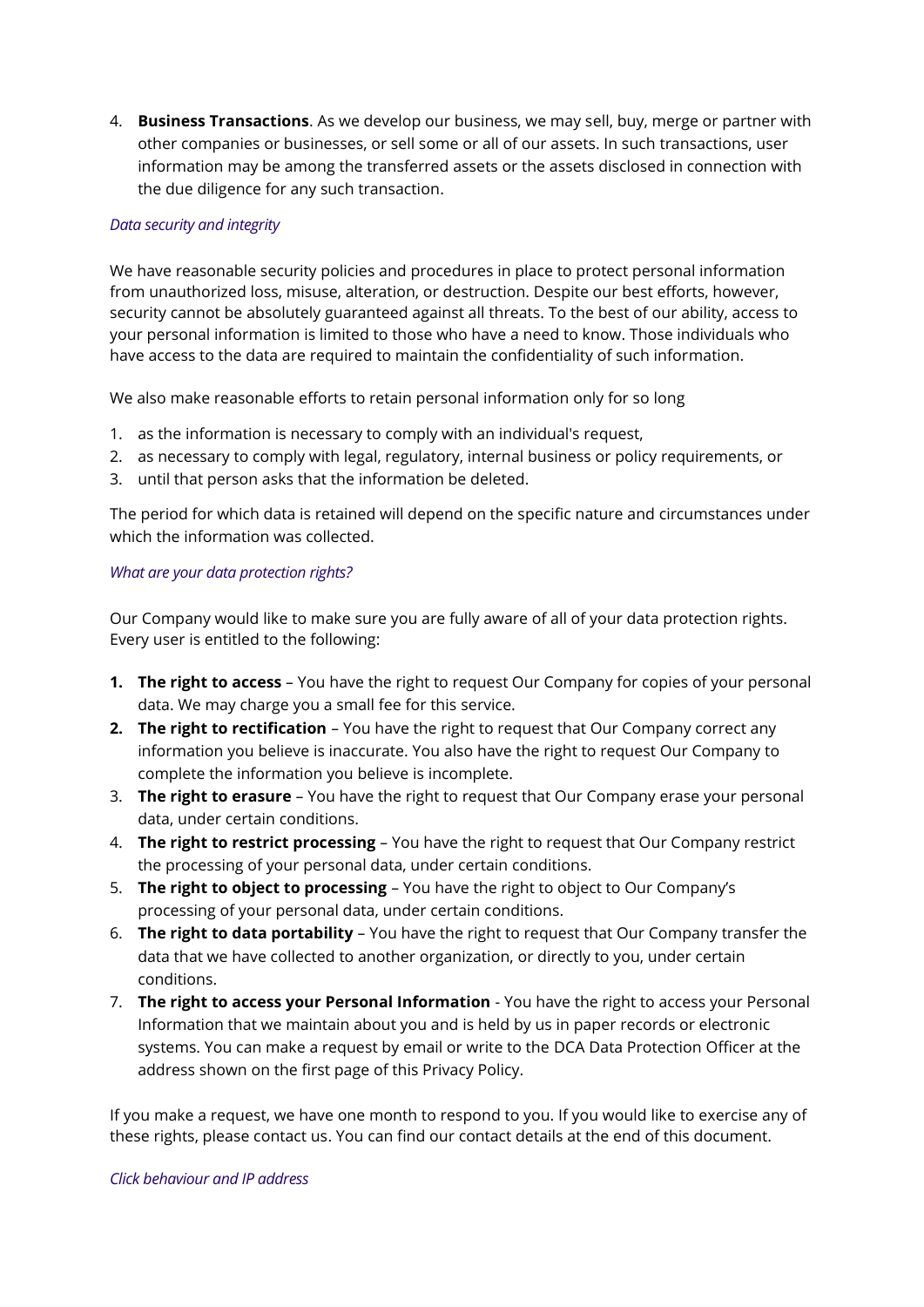In order to optimize the websites and / or services of DCA, general visitor data is kept, this data is not traceable to a company or person. To do this, DCA also uses the IP address of your computer. This IP address is a number that is automatically assigned to your computer when you visit the internet.

# *DCA's use of Cookies*

Cookies are small pieces of information (files) that a website leaves on your computer. The website instructs the web browser with which you view websites (for example Internet Explorer) to store these cookies on your computer. There are two types of cookies. Session cookies are deleted from your computer as soon as you close your web browser. Permanent cookies remain on your computer, even after you close your web browser.

DCA uses these cookies to facilitate navigation in the website, to analyse the use of the website and to optimize the website.

Session cookies are used for this. If you have an account with DCA Markets, your computer saves your login details by means of a cookie. This way you do not have to log in every time you visit the website.

DCA also uses cookies to collect information about its visitors, for purposes of (service) targeted communication, including the provision of information about our products and targeted marketing activities around DCA's products.

Advertisements may also contain cookies that regulate whether an advertisement is (re) shown to you.

#### *How can you refuse cookies?*

You are always entitled to refuse cookies. You can set your web browser (for example Internet Explorer or Mozilla Firefox) to refuse all cookies or only certain cookies (consult the manual of your web browser). If you refuse cookies, certain services may not be available to you.

#### *DCA and other websites*

On the DCA sites you will find a number of hyperlinks to other websites. However, DCA cannot be held responsible and does not accept any liability with regard to the handling of your data by those parties. Read the privacy statement, if any, of the site you are visiting. Changes DCA reserves the right to make changes to this privacy statement. You will be notified of this in the event of major changes

#### *Changes to Terms and Conditions*

These terms and conditions were published on 1 May 2019 and replace with immediate effect the terms and conditions previously published on 1 June 2018.

#### *Contact details:*

DCA Markets B.V.